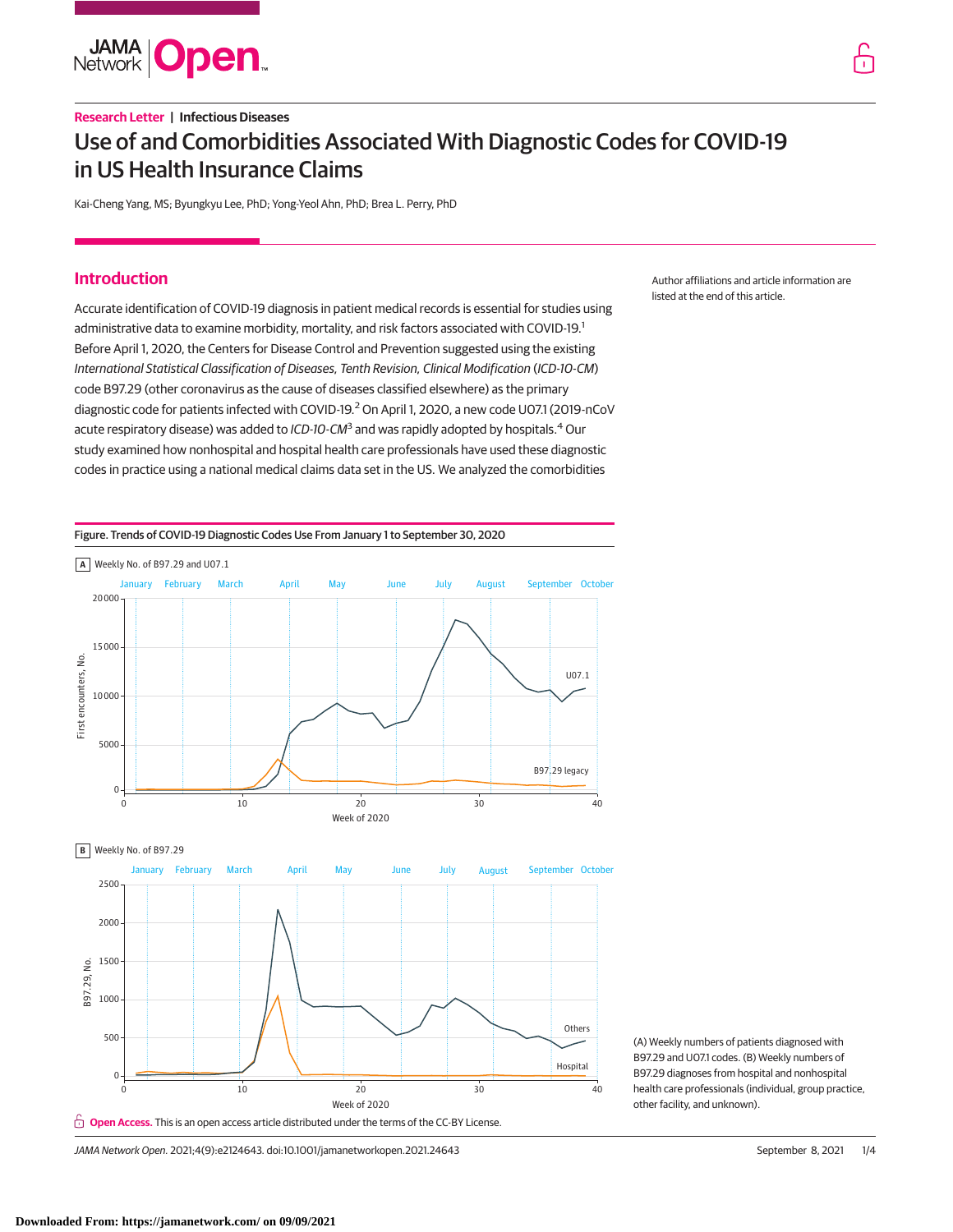associated with COVID-19 diagnosis to assess the specificity of the legacy code and the importance of using both codes.

## **Methods**

In this quality improvement study, we used the deidentified Clinformatics Data Mart Database (Optum), which comprises commercial and Medicare Advantage health plans members who are similar to the US commercially insured population with respect to demographic characteristics.<sup>5</sup> Our analytic sample contained the longitudinal medical records of 28 853 694 patients across the US from January 1, 2018, to September 30, 2020. We examined the frequency of B97.29 and U07.1 in 2020 to understand their adoption by hospital and nonhospital health care professionals. We only considered the first encounter to avoid double counts. Because the legacy code may be used for other coronavirus incidents, we identified the most common co-occurring diagnoses before and after January 1, 2020, and calculated the correlation of their frequency using the SciPy package in Python, version 1.5.2. The same analysis was conducted for U07.1 for comparison. This study was approved by the Indiana University institutional review board and followed the Standards for Quality Improvement Reporting Excellence [\(SQUIRE\)](https://www.equator-network.org/reporting-guidelines/squire/) reporting guideline. Owing to the use of deidentified patient data, the need for informed consent was waived by the institutional review board.<sup>6</sup>

## **Results**

Of the 18 975 615 patients (mean [SD] age, 47.9 [24.1] years; 9 832 556 women [51.8%]; 9 143 059 men [48.2%]) in the data set between January 1 and September 30, 2020, 26 414 (0.14%) were

Table. Ten Most Common Diagnoses That Co-occurred With B97.29 and U07.1 in Different Time Periods Order ICD-10-CM B97.29 in 2018-2019 (n = 4290) B97.29 in 2020 (n = 63 070) U07.1 in 2020 (n = 1 285 888) ICD-10-CM Diagnosis name No. (%) ICD-10-CM Diagnosis name No. (%) ICD-10-CM Diagnosis name No. (%) 1 I10 Essential (primary) hypertension 1035 (24.1) J12.89<sup>a</sup> Other viral pneumonia 14746 (23.4) J12.89<sup>a</sup> Other viral pneumonia 237485 (18.5) 2 E78.5 Hyperlipidemia, unspecified 998 (23.3) U07.1<sup>a</sup> 2019-nCoV acute respiratory disease 8982 (14.2) J96.01<sup>a</sup> Acute respiratory failure with hypoxia 219697 (17.1) 3 J06.9 Acute upper respiratory infection, unspecified 848 (19.8) J96.01<sup>a</sup> Acute respiratory failure with hypoxia 8222 (13.0) I10 Essential (primary) hypertension 177265 (13.8) 4 J44.1 Chronic obstructive pulmonary disease with (acute) exacerbation  $761 (17.7)$  ROS<sup>a</sup> Cough 6935 (11.0) N17.9 Acute kidney failure, unspecified 95611 (7.4) 5 Z87.891 Personal history of nicotine dependence 730 (17.0) Z20.828<sup>a</sup> Contact with and (suspected) exposure to other viral communicable diseases 6533 (10.4) J18.9 Pneumonia, unspecified organism 81150 (6.3) 6 K21.9 Gastro-esophageal reflux disease without esophagitis 717 (16.7) I10 Essential (primary) hypertension 6478 (10.3) E11.9 Type 2 diabetes mellitus without complications 73005 (5.7) 7 J96.01<sup>a</sup> Acute respiratory failure with hypoxia 710 (16.6) R50.9a Fever, unspecified 6178 (9.8) E78.5 Hyperlipidemia, unspecified 67506 (5.2) 8 Z79.899 Other long term (current) drug therapy 625 (14.6) J18.9 Pneumonia, unspecified organism 4190 (6.6)  $Z20.828^a$  Contact with and (suspected) exposure to other viral communicable diseases 58513 (4.6) 9 I25.10 Atherosclerotic heart disease of native coronary artery without angina pectoris 613 (14.3) N17.9 Acute kidney failure, unspecified 3679 (5.8) R05<sup>a</sup> Cough 55469 (4.3) 10 N17.9 Acute kidney failure, unspecified 543 (12.7) E78.5 Hyperlipidemia, unspecified  $3518(5.6)$  R50.9<sup>a</sup> Fever, unspecified 47375 (3.7)

Abbreviation: ICD-10-CM, International Statistical Classification of Diseases, Tenth Revision, Clinical Modification.

<sup>a</sup> The diagnostic codes associated with COVID-19 according to the Centers for Disease Control and Prevention guideline.<sup>3</sup>

 $\bigcap$  JAMA Network Open. 2021;4(9):e2124643. doi:10.1001/jamanetworkopen.2021.24643 September 8, 2021 2/4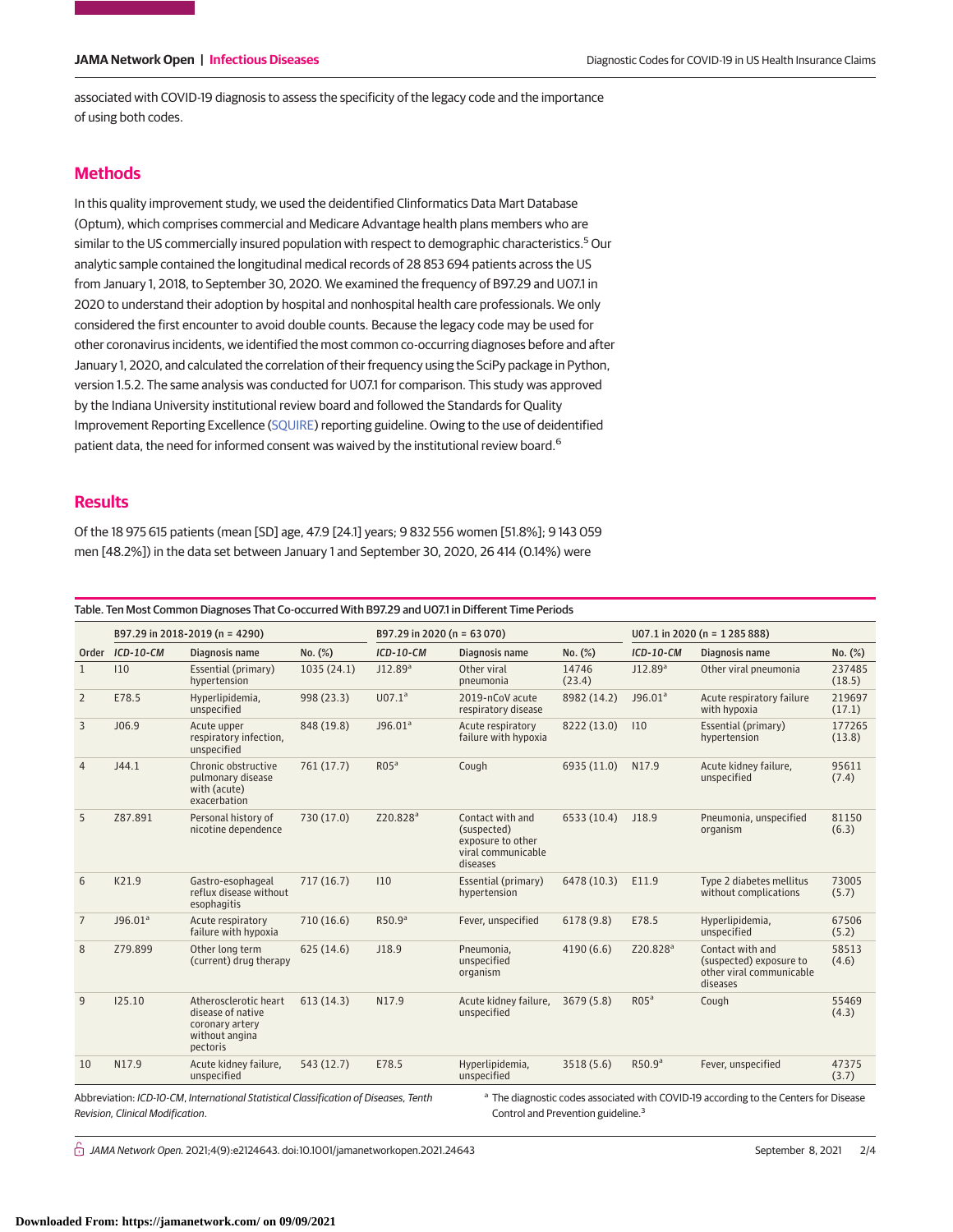diagnosed with B97.29, and 279 066 (1.47%) were diagnosed with U07.1. The number of patients with a B97.29 code increased in March 2020 but rapidly diminished after the introduction of U07.1 (**Figure**). Although hospitals stopped using the legacy code shortly after the introduction of U07.1, some nonhospital health care professionals continued to use it (Figure). In 2020, 6 out of the 10 most frequent diagnoses that co-occurred with B97.29 were associated with COVID-19 according to the Centers for Disease Control and Prevention guideline,<sup>3</sup> whereas in 2018 and 2019, only 1 out of 10 most frequent diagnoses that co-occurred with B97.29 was associated with COVID-19 (**Table**). The frequency of diagnostic codes that co-occurred with B97.29 in 2020 was more closely correlated with the frequency of those with U07.1 (Pearson  $r$ , 0.92;  $P <$  .001) than those with B97.29 in 2018 and 2019 (Pearson r, 0.58; P < .001). Using only U07.1 to identify patients with COVID-19 after April 1, 2020, missed 9714 patients diagnosed only with B97.29, consisting of 3.4% among 286 161 patients with either the legacy or new codes. However, the number of false positives due to screening B97.29 for patients with COVID-19 would be small, because the code's drastic increase in 2020 can be attributed to COVID-19-related symptoms (Table).

### **Discussion**

Using a hospital discharge data set, Kadri et al<sup>4</sup> showed that the legacy code B97.29 was quickly replaced by U07.1, and its use decreased to prepandemic levels. Our quality improvement study confirmed their findings about hospitals by using large-scale medical claims data, but our results suggest that some nonhospital health care professionals have continued to use B97.29 for COVID-19 diagnoses in 2020. It is possible that patients diagnosed with B97.29 were infected with coronavirus diseases other than COVID-19, and our findings may not generalize to other data sources. However, future research on COVID-19 using claims data should consider both B97.29 and U07.1 when identifying patients with COVID-19 to avoid introducing a systematic bias across hospital and nonhospital health care professionals given the strong socioeconomic disparity in rates of COVID-19 testing and infection.

### **ARTICLE INFORMATION**

**Accepted for Publication:** July 8, 2021.

**Published:** September 8, 2021. doi[:10.1001/jamanetworkopen.2021.24643](https://jama.jamanetwork.com/article.aspx?doi=10.1001/jamanetworkopen.2021.24643&utm_campaign=articlePDF%26utm_medium=articlePDFlink%26utm_source=articlePDF%26utm_content=jamanetworkopen.2021.24643)

**Open Access:** This is an open access article distributed under the terms of the [CC-BY License.](https://jamanetwork.com/pages/cc-by-license-permissions/?utm_campaign=articlePDF%26utm_medium=articlePDFlink%26utm_source=articlePDF%26utm_content=jamanetworkopen.2021.24643) © 2021 Yang KC et al.JAMA Network Open.

**Corresponding Author:** Brea L. Perry, PhD, Department of Sociology, Indiana University-Bloomington, 1020 E Kirkwood Ave, 767 Ballantine Hall, Bloomington, IN 47405 [\(blperry@indiana.edu\)](mailto:blperry@indiana.edu).

**Author Affiliations:** Luddy School of Informatics, Computing, and Engineering, Indiana University-Bloomington, Bloomington (Yang, Ahn); Department of Sociology, Indiana University-Bloomington, Bloomington (Lee, Perry).

**Author Contributions:** Mr Yang and Dr Perry had full access to all of the data in the study and take responsibility for the integrity of the data and the accuracy of the data analysis.

Concept and design: Yang, Lee, Ahn.

Acquisition, analysis, or interpretation of data: All authors.

Drafting of the manuscript: Yang.

Critical revision of the manuscript for important intellectual content: All authors.

Statistical analysis: Yang.

Obtained funding: Ahn, Perry.

Administrative, technical, or material support: Yang, Ahn, Perry.

Supervision: Ahn, Perry.

**Conflict of Interest Disclosures:** None reported.

 $\bigcap$  JAMA Network Open. 2021;4(9):e2124643. doi:10.1001/jamanetworkopen.2021.24643 September 8, 2021 3/4